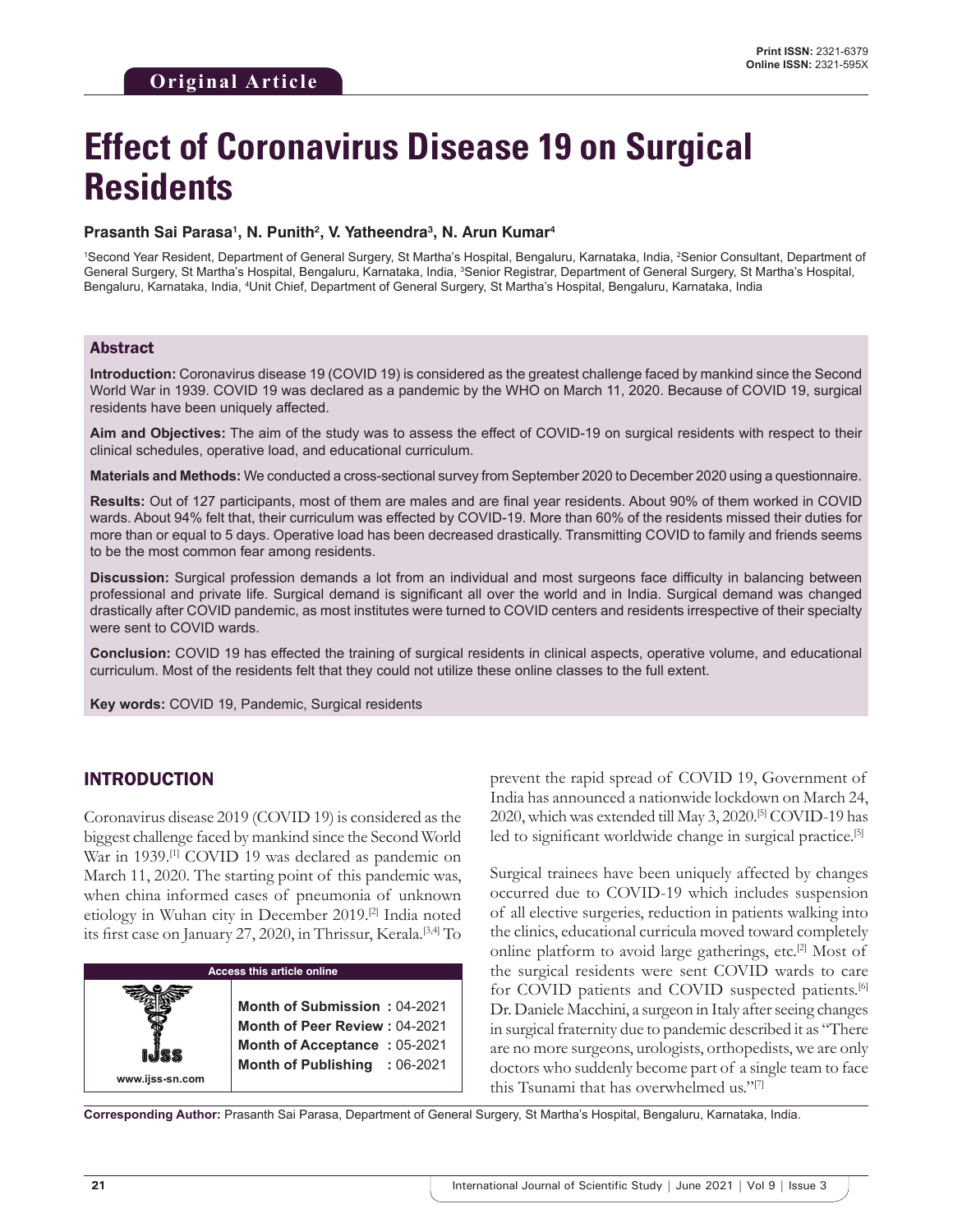#### **Aim and Objectives**

The aim of the study was to assess the effect of COVID-19 pandemic among surgical residents related to their

- 1. Clinical schedules
- 2. Operative volume and
- 3. Educational curriculum.

# MATERIALS AND METHODS

This is a cross-sectional survey done during the period of September 2020 to December 2020.

## **Inclusion Criteria**

All the surgical residents who are willing to participate in our study were included in the study.

## **Exclusion Criteria**

We excluded those who are not willing for the study.

Data are collected through questionnaire which was circulated through Google forms through WhatsApp and other means of social media. Our questionnaire consists of 22 questions which include basic information of a resident, questions related to effect of COVID 19 on their academic/clinical curriculum, operative volume, problems, and fears faced by them during COVID period.

# RESULTS [TABLE 1]

A total number of residents responded were 127. Among them,  $90$  (71%) are males and  $37$  (29%) are females. Fifty (44%) are final year residents. 115 (91%) of the study population said that their institute was a COVID center [Figure 1] and 113 (88.9%) residents had worked in COVID wards [Figure 2]. 120 (94%) individuals felt that their academic/clinical curriculum was effected by COVID [Figure 3]. 59 (46%) residents opted that their curriculum was completely changed to online. 81 (64%) of them could not utilize these online classes to full extent [Figure 4] with most common reason stating that online classes are not interesting 37 (47%), followed by no time due to work load 17 (21%). 1–2 online classes per week seems to be ideal/feasible for residents. 85 (67%) missed their duties for more than or equal to 5 days per month. There were more online conferences/symposiums/online classes compared to previously according to 74% of the residents.

Majority of the residents said that both emergency (65%) and elective surgeries (98%) were reduced. Laparoscopic surgeries were decreased (75%) or completely stopped (24%) in some institutes. Hands on experience of the

#### **Table 1: Response and analysis of questions**

| <b>Questions</b>                       | Yes $(\%)$ | No (%)  |
|----------------------------------------|------------|---------|
| COVID Centre or not                    | 115 (91)   | 12(9)   |
| Worked in COVID wards?                 | 113 (89)   | 14(11)  |
| Curriculum affected by COVID?          | 120 (94)   | 7(6)    |
| Utilized online classes to full extent | 46 (36)    | 81 (64) |
| Decrease in surgical load              | 110 (87)   | 17(13)  |
| Operated on COVID patients             | 78 (61)    | 49 (31) |
| Postgraduation course to be extended   | 38 (30)    | 89 (70) |
| Tested positive for COVID              | 44 (35)    | 83 (65) |
| Discriminated by non-medical           | 71 (56)    | 56 (44) |



**Figure 1: COVID centre or not?**



**Figure 2: Worked in COVID wards?**

residents were reduced (76%) in response to decreased surgical load. Only 31 (24%) residents felt that their institutes have taken measures to compensate the loss of hands on experience of residents by giving them more chances on limited patients (65%) and starting of simulation/skills lab (35%). 78 (61%) operated on COVID patients and 124 (98%) felt that pre-operative work up of a patient is more difficult compared to non COVID days.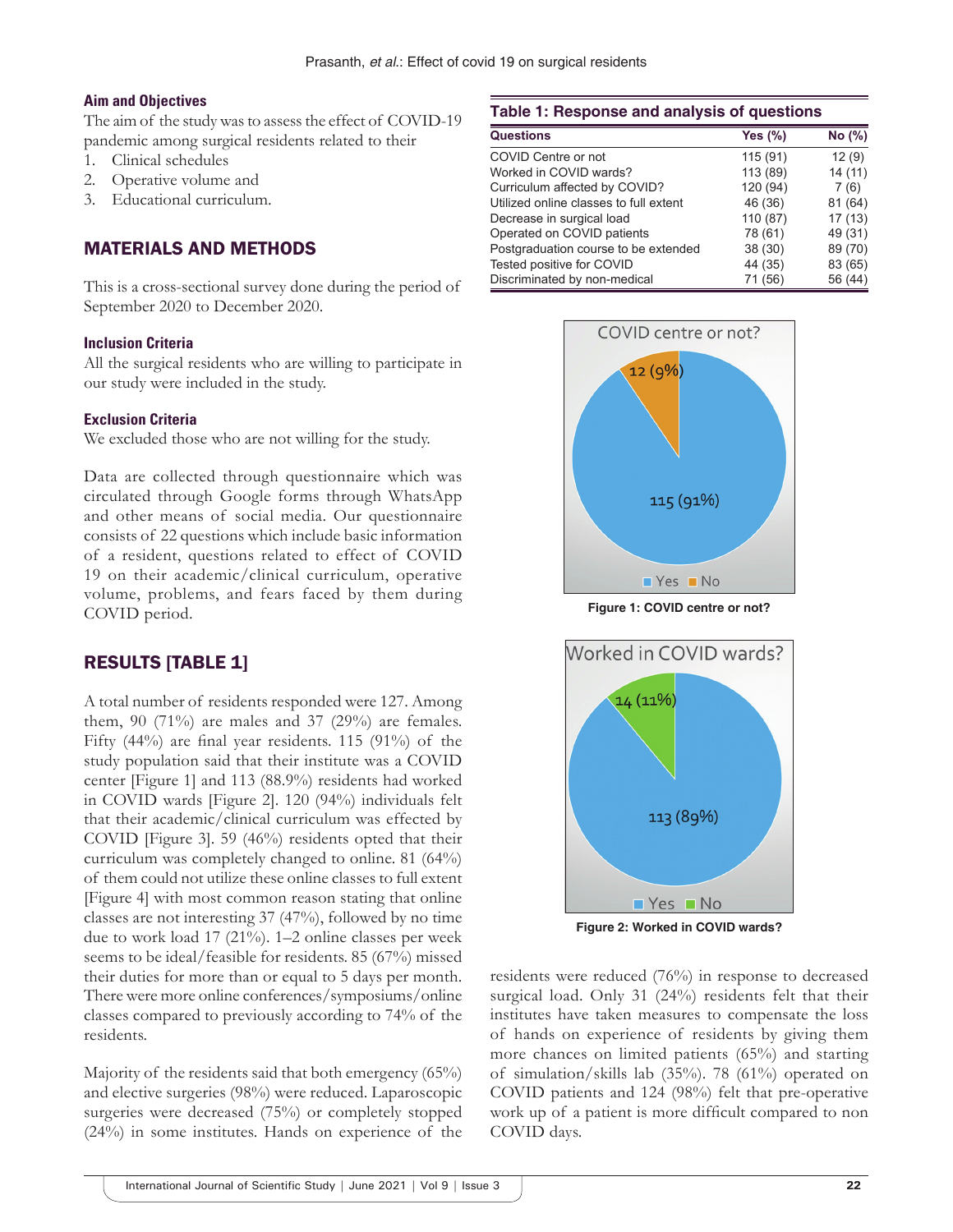

**Figure 3: Is educational curriculum affected by COVID?**



**Figure 4: Have you utilized online classes to full extent**

There were 38 (30%) residents who wanted their course to be extended for 3–6 months (75%). 44 (35%) residents were tested positive for COVID-19 and most of them (71%) were satisfied with the quarantine facilities provided by their institutes. Difficulty in operating with PPE kits (84%) and vision issues due to fogging of spectacles (83%) seemed to be the most common problems faced. Transmitting COVID to family and friends (91%), followed by increased stress about getting themselves sick (44%), was common fears among residents [Figure 5]. 60 (47%) felt that there was more time for self-study and 57 (44%) were more stressed about uncertainty of their exams. 56 (44%) were discriminated by non-medical people as they were avoided by their neighbors and their relatives.

# **DISCUSSION**

Surgery is a complex profession that demands a lot from an individual both during and post-training. Most of surgeons have difficulty in balancing professional and private life



**Figure 5: Problems faced by residents during COVID**

and no time in taking part in extracurricular activities due to high workload and long working hours.[4] Surgeons not only perform surgeries but are also responsible for patient care before, during, and after surgery.[8] It is estimated that around 300 million operations takes place per year all around the world.[9] Surgical demand in India is estimated to be 3646 surgeries per 100,000 Indian population per year. Out of 3646 surgeries, 26% are general surgical procedures followed by obstetrics and gynecological and ophthalmological surgeries.[10] This surgical demand in India and all around the world was changed when WHO has declared COVID-19 as a pandemic.

To accommodate the increasing cases of COVID in India, most of the institutions were turned to COVID centers and all the residents irrespective of their specialty were posted in COVID wards. In our study, 88.9% surgical residents worked in COVID wards compared to 70.4% seen in a study done by Aziz et al.<sup>[2]</sup> among residents in united states.

Clinical/Academic curriculum was negatively effected due to COVID as 94% said so in our study compared to 86% seen Dharini et al.<sup>[11]</sup> study. To compensate this effect, online curriculum was started in 46% institutions seen in our study which was about 80.6% in Aziz *et al.*<sup>[2]</sup> study. The amount of online classes/symposiums/conferences was increased compared to previously as 74% of our study population felt the same which was about 41.3% in Aziz *et al.*<sup>[2]</sup> study. About 47% of the residents felt these online classes were ineffective compared to 62% seen in Dharini et al.<sup>[11]</sup> study.

In our study, 67% of the residents missed their surgical duties due to COVID compared to 65.5% seen in Aziz *et al*. This can be co-related as 40% of the residents were not allowed to operation theatres to observe procedures as compared to 40.6% seen in Aziz et al. study.<sup>[2]</sup> About 87% of the study population felt surgical load was decreased compared to 75% seen in Dharini *et al.*<sup>[11]</sup> study.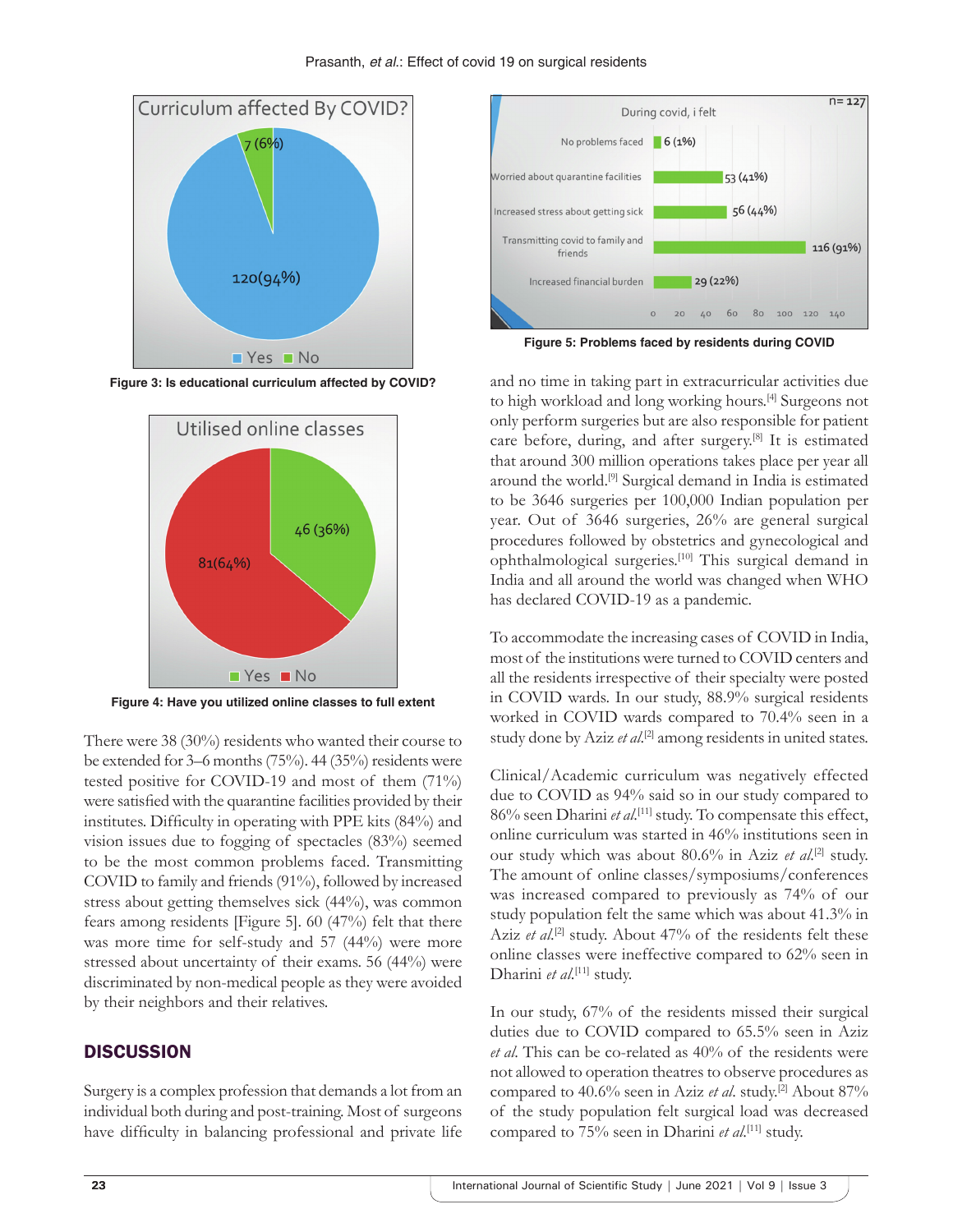Some of the residents (47%) felt that there was more time for self-study during COVID period as compared to Dharini *et al*. [11] (20%). Operating in PPE kits seems to be the most common issue faced by residents in our study (84%) compared to 46.2% seen in Dharini *et al*. [11] To compensate the loss of the surgical education during COVID 30% of the residents felt that extending course would be ideal when compared to 62.5% in Huamanchumo-Suyon *et al*. [6] Transmitting COVID to family and friends (91%) and contracting to COVID infection to self (44%) seems to be the most common fears among residents compared to 72.7% and 55% in Aziz *et al*. [2]

Even though educational curriculum was being maintained by online platform, from our study, we found that there is a necessity of streamlining of online classes, that is, organizing classes at timings feasible for the residents and limiting the classes to 1–2 classes per week. Including videos on operative planning and surgeon's experience would be helpful for the residents in watching the missed important surgeries during COVID. Starting a skills lab or simulation lab would also help in improving surgical skills of the residents.

# **CONCLUSION**

Our study concludes that COVID 19 has effected the training of surgical residents in clinical aspects, operative load to a major extent and to a minor extent on educational curriculum as it is being balanced through online platform but most of the residents could not utilize these online classes to the full extent due to more online classes and conferences.

# **QUESTIONNAIRE**

Name: Age: Sex:

Institute Name:

Email Id:

- 1. Is your institute a COVID center? a. Yes b. No
- 2. Did you work in COVID wards? a. Yes b. No
- 3. Do you think your clinical/academic curriculum effected by COVID-19? a. Yes b. No
- 4. Was your educational curriculum changed to online program during COVID period?

a. Yes b. Partly online and partly classroom teaching c. Only classroom teaching d. No classes

- 5. Do you think, you have utilized these online classes to full extent?
	- a. Yes b. No
	- If no, reason? -
- 6. How many online classes are ideal/feasible for residents according to you? a. 1–2 classes per week b. 3–4 classes per week c. Daily classes
- 7. How many days of duty, you missed during COVID period? a. <4 days per month b. 5–7 days per month c. 8–10 days per month d. >10 days per month
- 8. Effect of COVID on amount of lectures, conferences, and symposiums compared to previously? a. More b. Less
- 9. During COVID, I felt (Academic point of view) (Multiple options can be selected) a. More time for self-study/More time for catching up on research b. Reduced work related stress
	- c. Patient counseling skills deteriorated
	- d. More stressed about uncertainty of exams
- 10. Emergency cases operated during COVID period compared to before
	- a. Increased
	- b. Decreased
	- c. Remained same
- 11. Elective cases operated during COVID period compared to before
	- a. Increased
	- b. Decreased
	- c. Remained same
- 12. Laparoscopic surgeries done during COVID period compared to before
	- a. Increased
	- b. Decreased
	- c. Totally stopped
- 13. Do you think your institution has taken any measures to compensate residents reduced hands on exposure during COVID?
	- a. Yes b. No

——————-

If yes, what measures they took? —